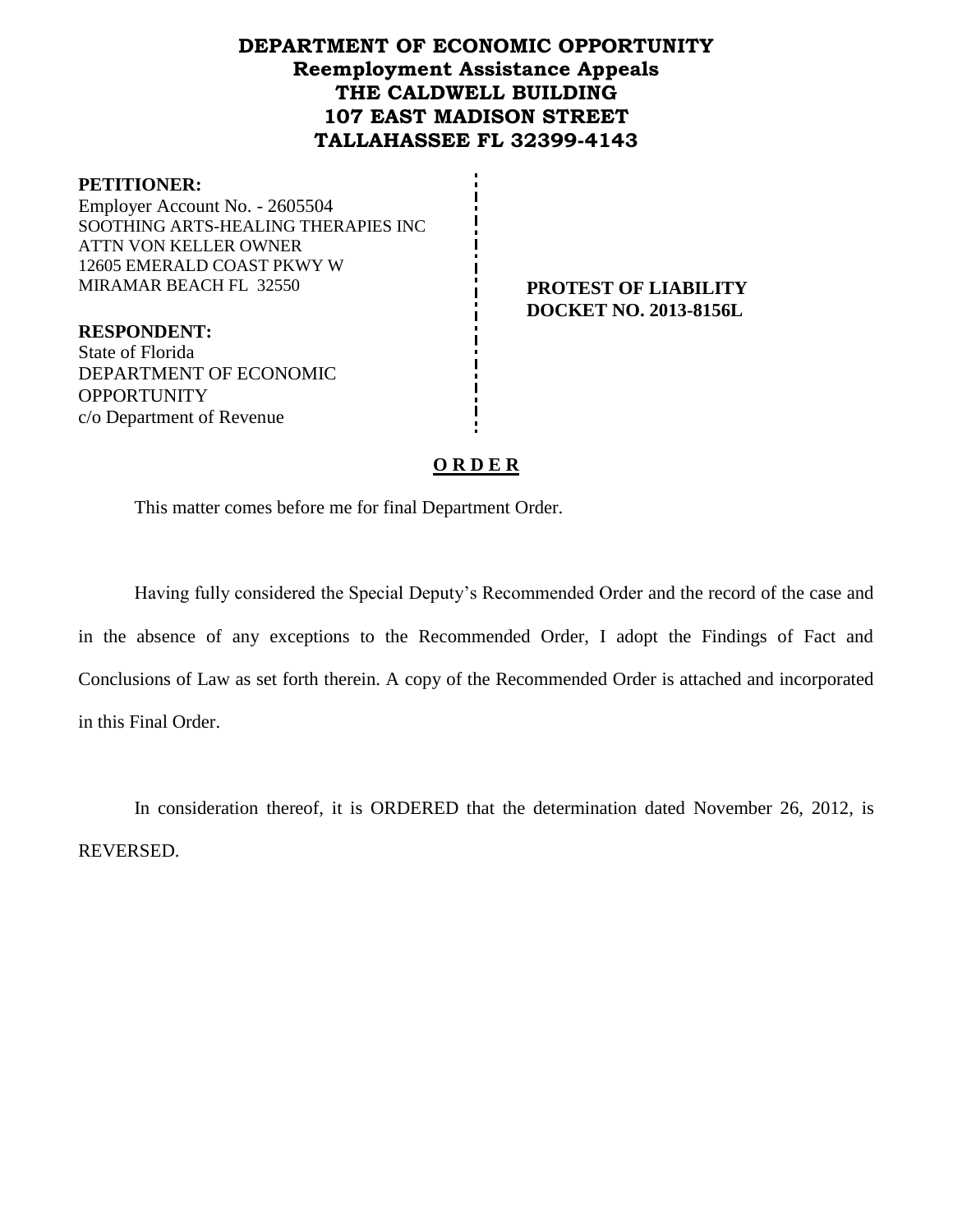#### **JUDICIAL REVIEW**

Any request for judicial review must be initiated within 30 days of the date the Order was filed. Judicial review is commenced by filing one copy of a *Notice of Appeal* with the DEPARTMENT OF ECONOMIC OPPORTUNITY at the address shown at the top of this Order and a second copy, with filing fees prescribed by law, with the appropriate District Court of Appeal. It is the responsibility of the party appealing to the Court to prepare a transcript of the record. If no court reporter was at the hearing, the transcript must be prepared from a copy of the Special Deputy's hearing recording, which may be requested from the Office of Appeals.

Cualquier solicitud para revisión judicial debe ser iniciada dentro de los 30 días a partir de la fecha en que la Orden fue registrada. La revisión judicial se comienza al registrar una copia de un *Aviso de Apelación* con la Agencia para la Innovación de la Fuerza Laboral [*DEPARTMENT OF ECONOMIC OPPORTUNITY]* en la dirección que aparece en la parte superior de este *Orden* y una segunda copia, con los honorarios de registro prescritos por la ley, con el Tribunal Distrital de Apelaciones pertinente. Es la responsabilidad de la parte apelando al tribunal la de preparar una transcripción del registro. Si en la audiencia no se encontraba ningún estenógrafo registrado en los tribunales, la transcripción debe ser preparada de una copia de la grabación de la audiencia del Delegado Especial [*Special Deputy*], la cual puede ser solicitada de la Oficina de Apelaciones.

Nenpòt demann pou yon revizyon jiridik fèt pou l kòmanse lan yon peryòd 30 jou apati de dat ke Lòd la te depoze a. Revizyon jiridik la kòmanse avèk depo yon kopi yon *Avi Dapèl* ki voye bay DEPARTMENT OF ECONOMIC OPPORTUNITY lan nan adrès ki parèt pi wo a, lan tèt *Lòd* sa a e yon dezyèm kopi, avèk frè depo ki preskri pa lalwa, bay Kou Dapèl Distrik apwopriye a. Se responsabilite pati k ap prezante apèl la bay Tribinal la pou l prepare yon kopi dosye a. Si pa te gen yon stenograf lan seyans lan, kopi a fèt pou l prepare apati de kopi anrejistreman seyans lan ke Adjwen Spesyal la te fè a, e ke w ka mande Biwo Dapèl la voye pou ou.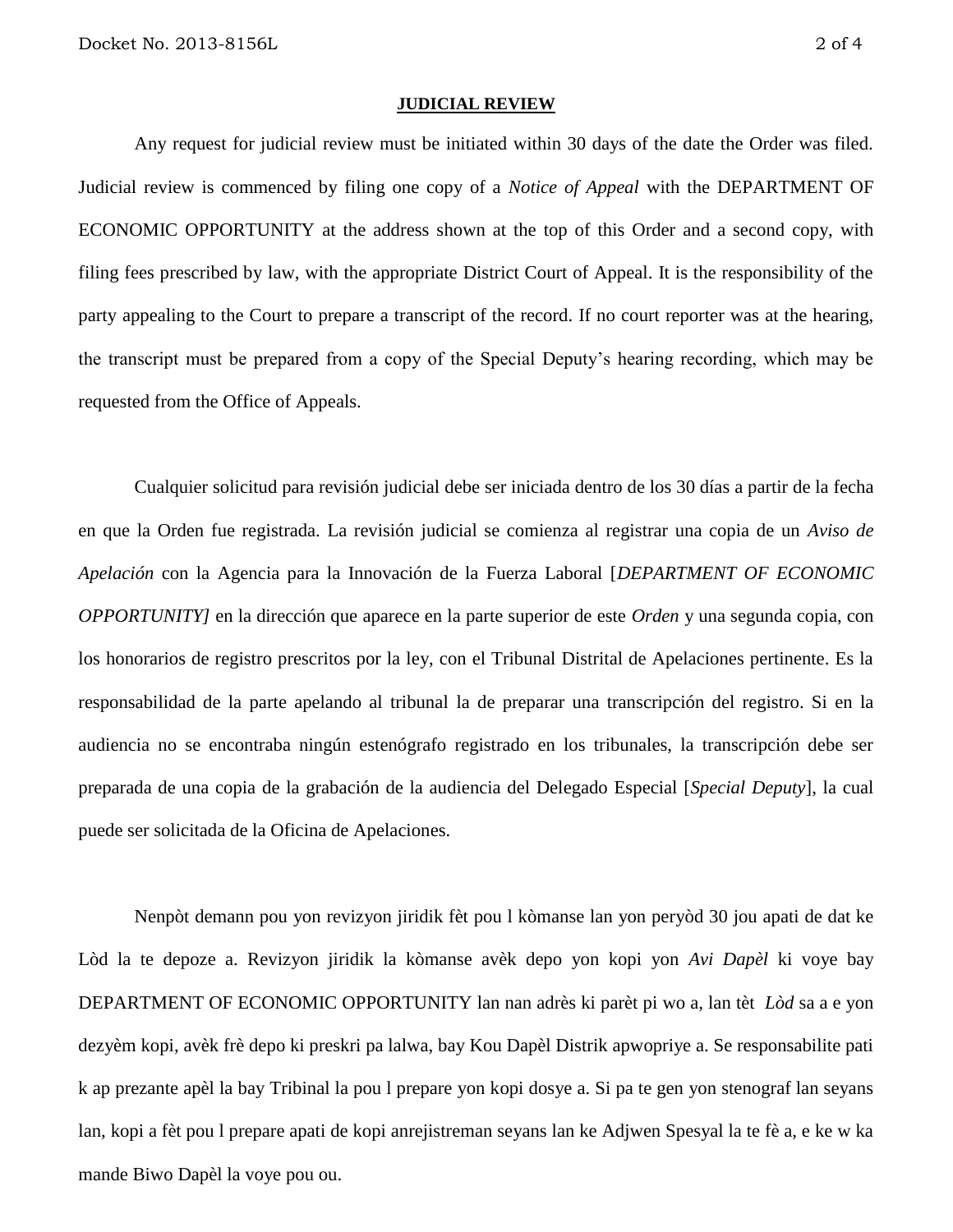DONE and ORDERED at Tallahassee, Florida, this \_\_\_\_\_\_\_ day of **September, 2013**.



Altemese Smith, Bureau Chief, Reemployment Assistance Program DEPARTMENT OF ECONOMIC OPPORTUNITY

FILED ON THIS DATE PURSUANT TO § 120.52, FLORIDA STATUTES, WITH THE DESIGNATED DEPARTMENT CLERK, RECEIPT OF WHICH IS HEREBY ACKNOWLEDGED.

 $\overline{\phantom{a}}$  ,  $\overline{\phantom{a}}$  ,  $\overline{\phantom{a}}$  ,  $\overline{\phantom{a}}$  ,  $\overline{\phantom{a}}$  ,  $\overline{\phantom{a}}$  ,  $\overline{\phantom{a}}$  ,  $\overline{\phantom{a}}$ DEPUTY CLERK DATE

#### **CERTIFICATE OF SERVICE**

**I HEREBY CERTIFY that true and correct copies of the foregoing Final Order have been furnished to the persons listed below in the manner described, on the \_\_\_\_\_\_\_ day of September, 2013**.

Shoner D. Bans

SHANEDRA Y. BARNES, Special Deputy Clerk DEPARTMENT OF ECONOMIC OPPORTUNITY Reemployment Assistance Appeals 107 EAST MADISON STREET TALLAHASSEE FL 32399-4143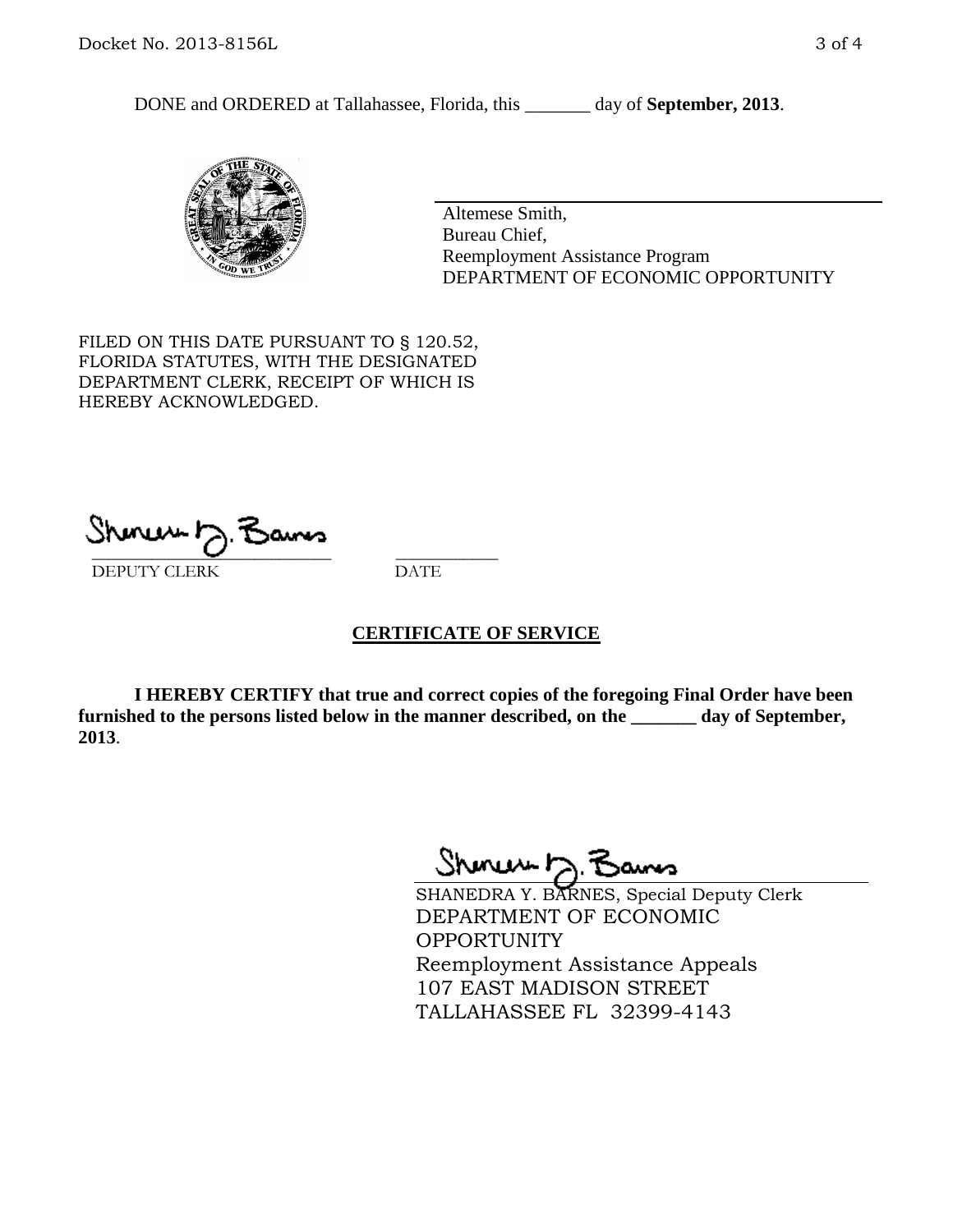By U.S. Mail:

SOOTHING ARTS-HEALING THERAPIES INC ATTN VON KELLER OWNER 12605 EMERALD COAST PKWY W MIRAMAR BEACH FL 32550

DEPARTMENT OF REVENUE ATTN: JODY BURKE 4230-D LAFAYETTE ST. MARIANNA, FL 32446

DEPARTMENT OF REVENUE ATTN: GREG KLANJEC 210-A NORTH TYNDALL PKWY PANAMA CITY FL 32404-6432

EMILY ROGERS PO BOX 6584 MIRAMAR BEACH FL 32550

State of Florida DEPARTMENT OF ECONOMIC OPPORTUNITY c/o Department of Revenue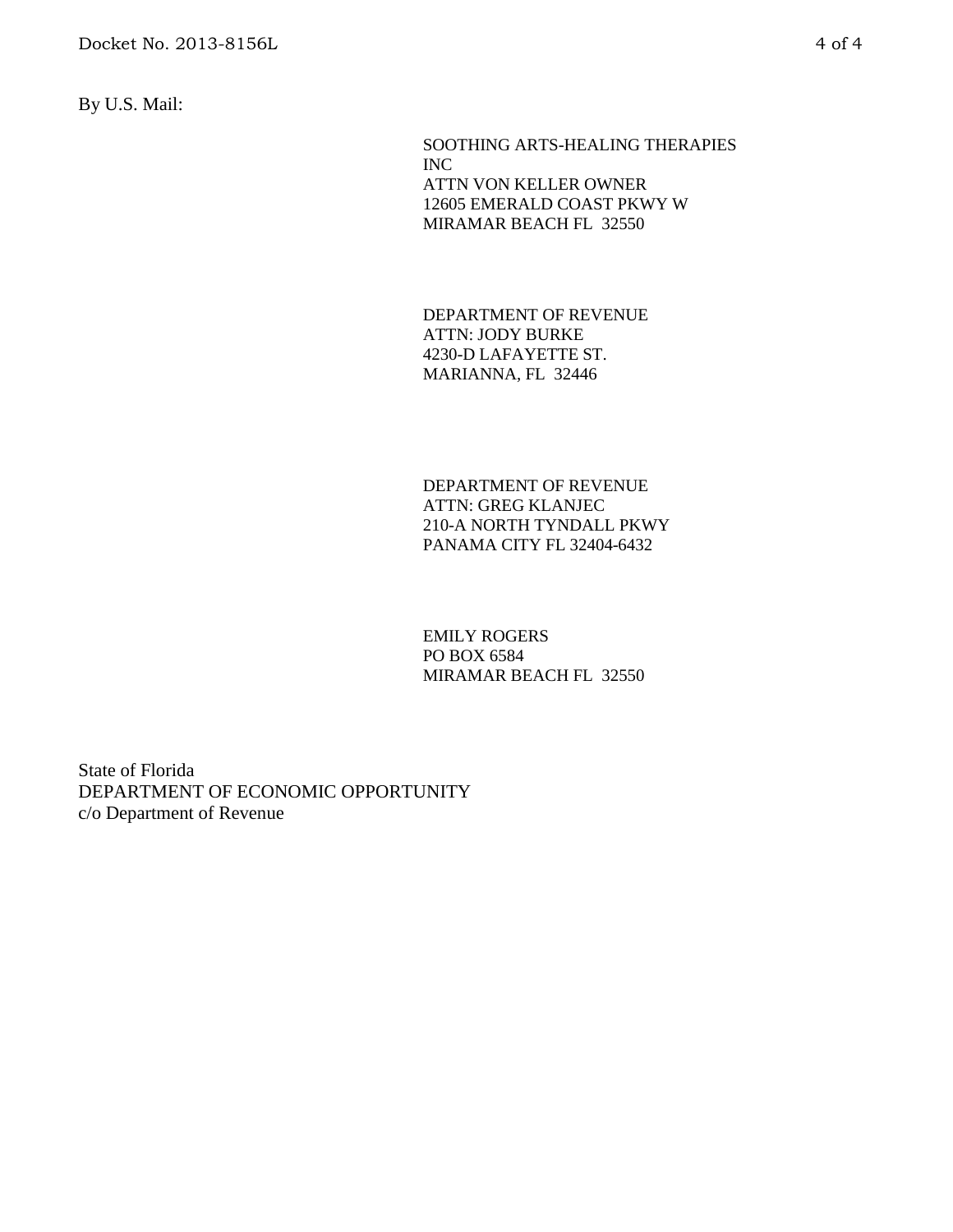### **DEPARTMENT OF ECONOMIC OPPORTUNITY Reemployment Assistance Appeals**

MSC 347 CALDWELL BUILDING 107 EAST MADISON STREET TALLAHASSEE FL 32399-4143

| <b>PETITIONER:</b>                  |
|-------------------------------------|
| Employer Account No. - 2605504      |
| SOOTHING ARTS-HEALING THERAPIES INC |
| ATTN VON KELLER OWNER               |
| 12605 EMERALD COAST PKWY W          |
| MIRAMAR BEACH FL 32550              |

**PROTEST OF LIABILITY DOCKET NO. 2013-8156L**

**RESPONDENT:** State of Florida DEPARTMENT OF ECONOMIC **OPPORTUNITY** c/o Department of Revenue

# **RECOMMENDED ORDER OF SPECIAL DEPUTY**

TO: Altemese Smith, Bureau Chief, Reemployment Assistance Program DEPARTMENT OF ECONOMIC OPPORTUNITY

This matter comes before the undersigned Special Deputy pursuant to the Petitioner's protest of the Respondent's determination dated November 26, 2012.

After due notice to the parties, a telephone hearing was held on July 31, 2013. The Petitioner was represented by its attorney. The Petitioner's president, a massage and skin care instructor, and a kinesiology instructor, testified as witnesses. The Petitioner, represented by a Department of Revenue Tax Auditor IV, appeared and testified.

The record of the case, including the recording of the hearing and any exhibits submitted in evidence, is herewith transmitted. Proposed Findings of Fact and Conclusions of Law were received from the Petitioner.

#### **Issue:**

Whether services performed for the Petitioner constitute insured employment, and if so, the effective date of the Petitioner's liability, pursuant to Sections 443.036(19), (21); 443.1216, Florida Statutes.

### **Findings of Fact:**

1. The Petitioner is a corporation formed in 1999 to provide massage therapy and to also operate a school to teach massage therapy. Since the inception of the business the Petitioner has used individuals who are classified as independent contractors to teach the various classes.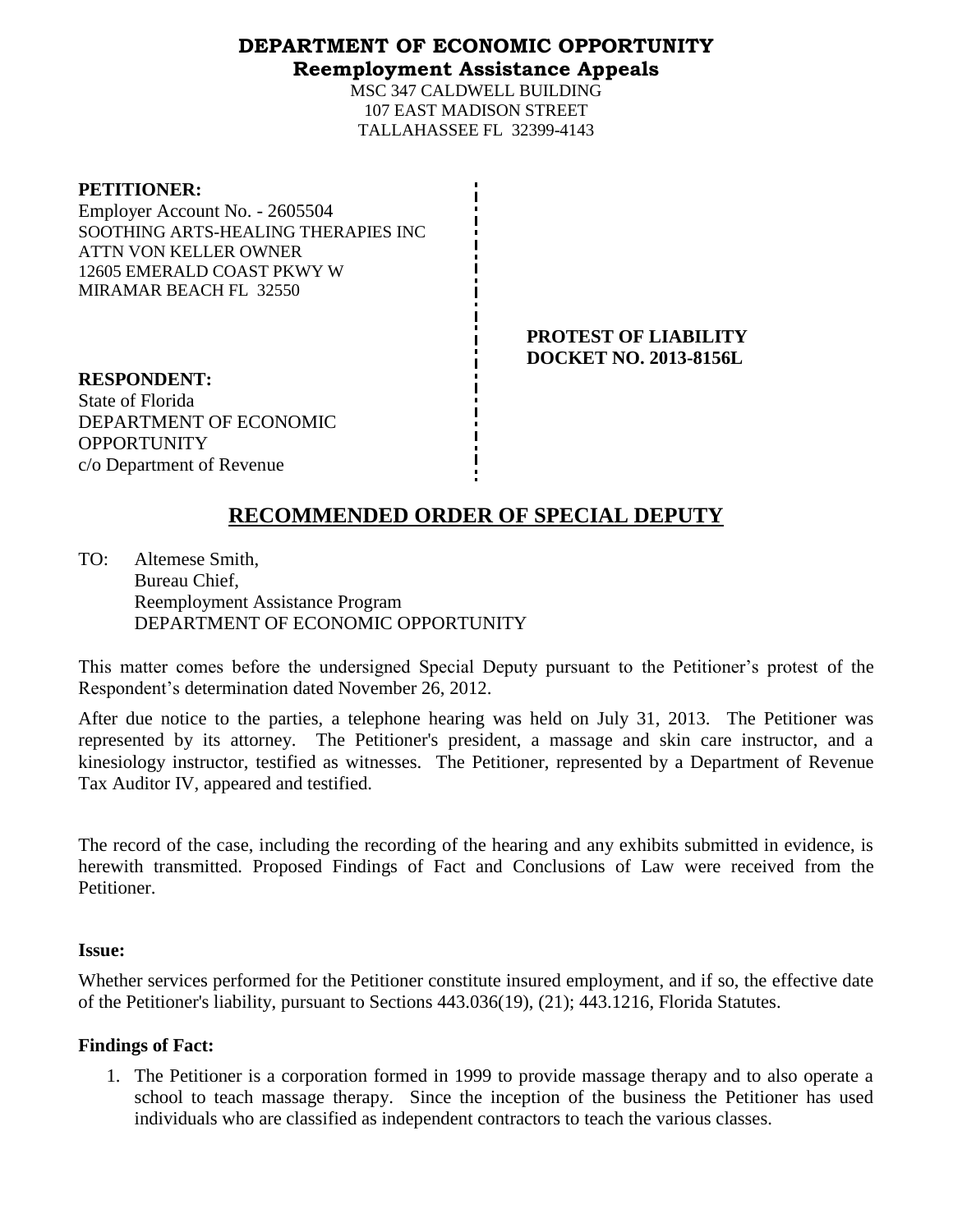- 2. There are no written agreements or contracts between the Petitioner and the instructors. The instructors are required to be licensed therapists in order to teach the classes. Generally, the classes are taught at the Petitioner's school on the days and times established by the Petitioner. However, the instructors have the right to change the class times and have the right to teach the students at locations other than at the Petitioner's school. Many, if not all, of the instructors operate separate businesses providing therapy to their own clients. The instructors are free to teach at other schools, even if those schools are in competition with the Petitioner.
- 3. The instructors are verbally engaged to teach a class or a course of classes for a specific period of time. The Petitioner and each instructor negotiate a rate of pay for teaching the class or course. Generally, the instructors are paid by the hour based on the number of classroom hours required by the State of Florida for completion of the course. The curriculum is set by the State of Florida, however, the instructors determine which textbooks or other study materials to use as long as they comply with the requirements of the State.
- 4. The instructor sets the work goals for each class session and if the work goals are met in less than the scheduled time for the class and the class is dismissed early, the instructor is paid for the scheduled hours. If the instructor needs to extend the class time the instructor is only paid for the scheduled time. The instructors are not paid for any time spent outside of class to perform duties such as grading tests.
- 5. If an instructor is unable to teach a scheduled class the instructor may notify the Petitioner so that the Petitioner may schedule a substitute, may switch classes with another instructor, may hire a substitute instructor, or may reschedule the class. If the instructor hires a substitute the instructor is responsible for paying the substitute.
- 6. The Petitioner does not observe the instructors while they teach the classes. The Petitioner does not tell the instructors how to teach the classes and does not evaluate the teachers' performance. Upon conclusion of each course the instructors notify the Petitioner whether the students completed the course by attending for the required number of hours and whether the students passed or failed the course.
- 7. Generally, the Petitioner pays an instructor whenever the instructor requests payment rather than on an established payday. Some of the instructors request to be paid on a weekly basis, some request to be paid at irregular intervals, and some choose to wait until after the course is completed to request payment. No taxes are withheld from the pay. The Petitioner does not provide fringe benefits such as health insurance, life insurance, paid vacations, paid holidays, paid sick days, retirement benefits, workers' compensation coverage, or bonuses. At the end of each year the compensation paid to the instructors is reported to the Internal Revenue Service on Form 1099- MISC.
- 8. The Department of Revenue selected the Petitioner for an audit of the Petitioner's books and records for the 2009 tax year to ensure compliance with the Florida Unemployment Compensation Law, now known as the Florida Reemployment Assistance Program Law.
- 9. The Tax Auditor examined the Petitioner's books and records and discovered the 1099 forms issued to the instructors and issued to individuals who performed therapy services for the Petitioner. Based on the information provided to the Tax Auditor, the Tax Auditor concluded that the individuals performing services as therapists were independent contractors and that the individuals performing services as instructors were employees.
- 10. On November 26, 2012, the Department of Revenue issued a *Notice of Proposed Assessment*  advising the Petitioner of the results of the audit. The Petitioner filed a timely protest by mail postmarked December 14, 2012.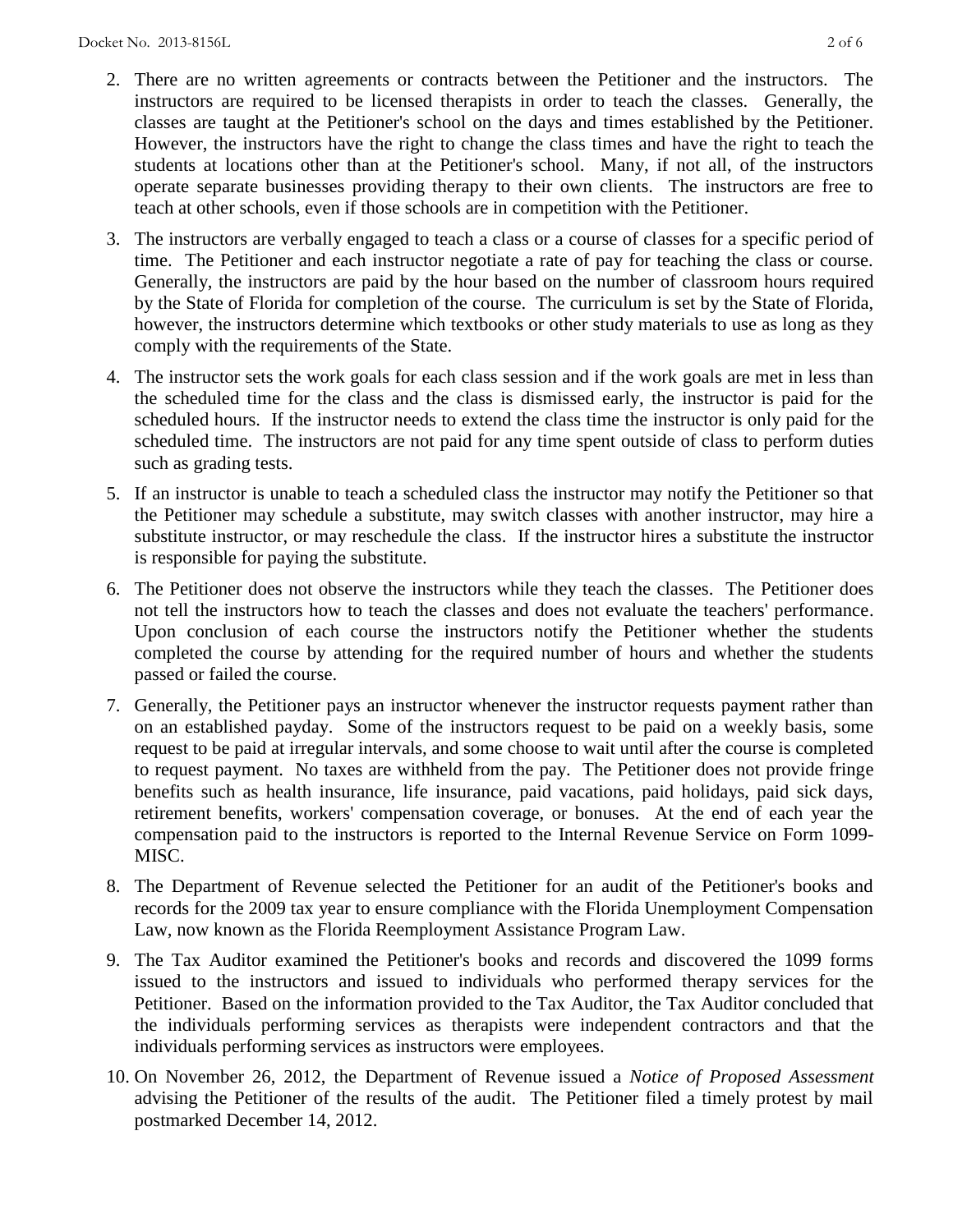### **Conclusions of Law:**

- 11. The issue in this case, whether services performed for the Petitioner by instructors constitute employment subject to the Florida Reemployment Assistance Program Law, is governed by Chapter 443, Florida Statutes. Section 443.1216(1)(a)2., Florida Statutes, provides that employment subject to the chapter includes service performed by individuals under the usual common law rules applicable in determining an employer-employee relationship.
- 12. The Supreme Court of the United States held that the term "usual common law rules" is to be used in a generic sense to mean the "standards developed by the courts through the years of adjudication." United States v. W.M. Webb, Inc., 397 U.S. 179 (1970).
- 13. The Supreme Court of Florida adopted and approved the tests in 1 Restatement of Law, Agency 2d Section 220 (1958), for use to determine if an employment relationship exists. See Cantor v. Cochran, 184 So.2d 173 (Fla. 1966); Miami Herald Publishing Co. v. Kendall, 88 So.2d 276 (Fla. 1956); Magarian v. Southern Fruit Distributors, 1 So.2d 858 (Fla. 1941); see also Kane Furniture Corp. v. R. Miranda, 506 So.2d 1061 (Fla. 2d DCA 1987). In Brayshaw v. Agency for Workforce Innovation, et al; 58 So.3d 301 (Fla. 1st DCA 2011) the court stated that the statute does not refer to other rules or factors for determining the employment relationship and, therefore, the Department is limited to applying only Florida common law in determining the nature of an employment relationship.
- 14. Restatement of Law is a publication, prepared under the auspices of the American Law Institute, which explains the meaning of the law with regard to various court rulings. The Restatement sets forth a nonexclusive list of factors that are to be considered when judging whether a relationship is an employment relationship or an independent contractor relationship.
- 15. 1 Restatement of Law, Agency 2d Section 220 (1958) provides:
	- (1) A servant is a person employed to perform services for another and who, in the performance of the services, is subject to the other's control or right of control.
	- (2) The following matters of fact, among others, are to be considered:
		- (a) the extent of control which, by the agreement, the business may exercise over the details of the work;
		- (b) whether or not the one employed is engaged in a distinct occupation or business;
		- (c) the kind of occupation, with reference to whether, in the locality, the work is usually done under the direction of the employer or by a specialist without supervision;
		- (d) the skill required in the particular occupation;
		- (e) whether the employer or the worker supplies the instrumentalities, tools, and the place of work for the person doing the work;
		- (f) the length of time for which the person is employed;
		- (g) the method of payment, whether by the time or by the job;
		- (h) whether or not the work is a part of the regular business of the employer;
		- (i) whether or not the parties believe they are creating the relation of master and servant;
		- (j) whether the principal is or is not in business.
- 16. Comments in the Restatement explain that the word "servant" does not exclusively connote manual labor, and the word "employee" has largely replaced "servant" in statutes dealing with various aspects of the working relationship between two parties.
- 17. In Department of Health and Rehabilitative Services v. Department of Labor & Employment Security, 472 So.2d 1284 (Fla. 1<sup>st</sup> DCA 1985) the court confirmed that the factors listed in the Restatement are the proper factors to be considered in determining whether an employer-employee relationship exists. However, in citing La Grande v. B&L Services, Inc., 432 So.2d 1364, 1366 (Fla.  $1<sup>st</sup> DCA$  1983), the court acknowledged that the question of whether a person is properly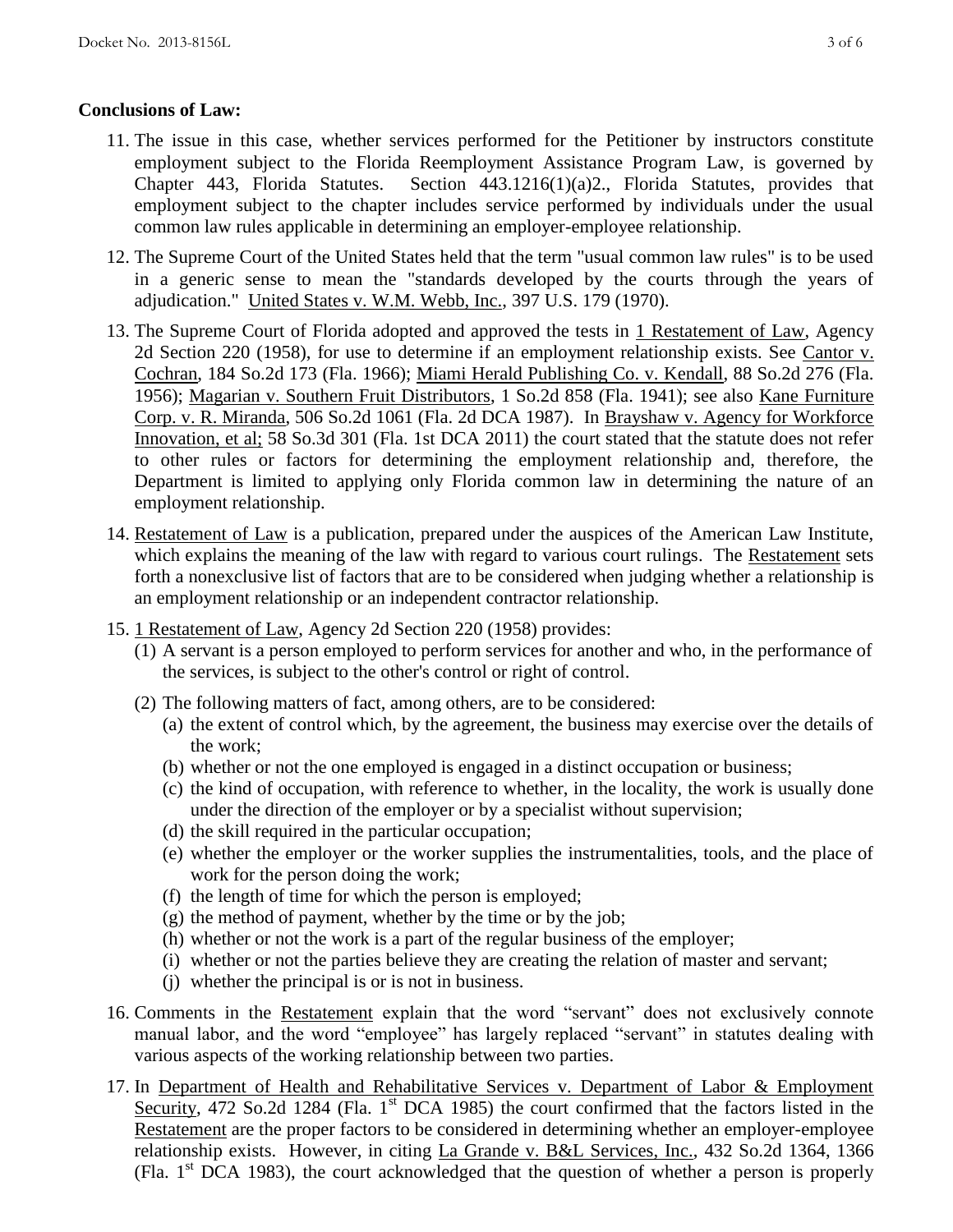classified an employee or an independent contractor often can not be answered by reference to "hard and fast" rules, but rather must be addressed on a case-by-case basis.

- 18. In Keith v. News & Sun Sentinel Co., 667 So.2d 167 (Fla. 1995) the Court held that in determining the status of a working relationship, the agreement between the parties should be examined if there is one. In providing guidance on how to proceed absent an express agreement the Court stated "In the event that there is no express agreement and the intent of the parties can not be otherwise determined, courts must resort to a fact specific analysis under the Restatement based on the actual practice of the parties."
- 19. In this case the testimony of the Petitioner's president establishes that it was the intent of the Petitioner to enter into an independent contractor relationship with each of the instructors. Although the understanding and intent of all of the instructors is not known, the testimony of the two instructors who testified reveals that it was the intent of both instructors to enter into an independent contractor relationship with the Petitioner.
- 20. The instructors are required to be licensed therapists in order to teach a class. Thus, the instructors are skilled professionals. Generally, the greater the skill or special knowledge required to perform the work, the more likely the relationship will be found to be one of independent contractor. Florida Gulf Coast Symphony v. Florida Department of Labor & Employment Sec., 386 So.2d 259 (Fla. 2d DCA 1980) However, in James v. Commissioner, 25 T.C. 1296, 1301 (1956), the court stated in holding that a doctor was an employee of a hospital "The methods by which professional men work are prescribed by the techniques and standards of their professions. No layman should dictate to a lawyer how to try a case or to a doctor how to diagnose a disease. Therefore, the control of an employer over the manner in which professional employees shall conduct the duties of their positions must necessarily be more tenuous and general than the control over the non-professional employees." In University Dental Health Center, Inc. v. Agency for Workforce Innovation, 89 So. 3rd 1139 (Fla. 4th DCA 2012), a case involving a dentist who performed services for a dental office, the court found that the dentist was a highly skilled professional who performed services without supervision, who determined what treatments were necessary, and who determined how to perform the treatments. The court found that the relationship was at-will, that the dental office provided the tools and space for the dentist, that the dental office scheduled the patients, that the dentist could not refuse patients, that the dentist was required to report for work at a particular time, and that the dentist could leave only if there were no scheduled patients. The court determined that the dentist was an employee of the dental office.
- 21. Generally, the Petitioner provides the place of work and everything that is needed to perform the work. The testimony establishes, however, that the instructors are free to teach the classes away from the Petitioner's premises if they so desire.
- 22. The Petitioner pays the instructors at a negotiated hourly rate of pay. The hourly rate is paid for scheduled classroom hours. The number of hours for each course is not established by the Petitioner or by the instructors but is mandated by the State of Florida. If an instructor works additional hours to teach the course or is able to complete the course in fewer hours, the instructor is paid only for the scheduled course hours. Thus, the instructors are paid by the job rather than by time worked. No payroll taxes were withheld from the pay and no fringe benefits were provided which is typical of an independent contractor relationship.
- 23. The school curriculum is mandated by the State of Florida and the Petitioner and the instructors are required to comply with the mandated curriculum. As long as the instructors comply with the State mandates the instructors are free to teach the course using their own methods. The instructors are not trained by the Petitioner concerning how to teach. The instructors are not supervised by the Petitioner. Regulation imposed by governmental authorities does not evidence control by the employer for the purpose of determining if the worker is an employee or an independent contractor. NLRB v. Associated Diamond Cabs, Inc., 702 F.2d 912, 922 (11th Cir. 1983); Global Home Care, Inc. v. D.O.L. & E.S., 521 So. 2d 220 (Fla. 2d DCA 1988).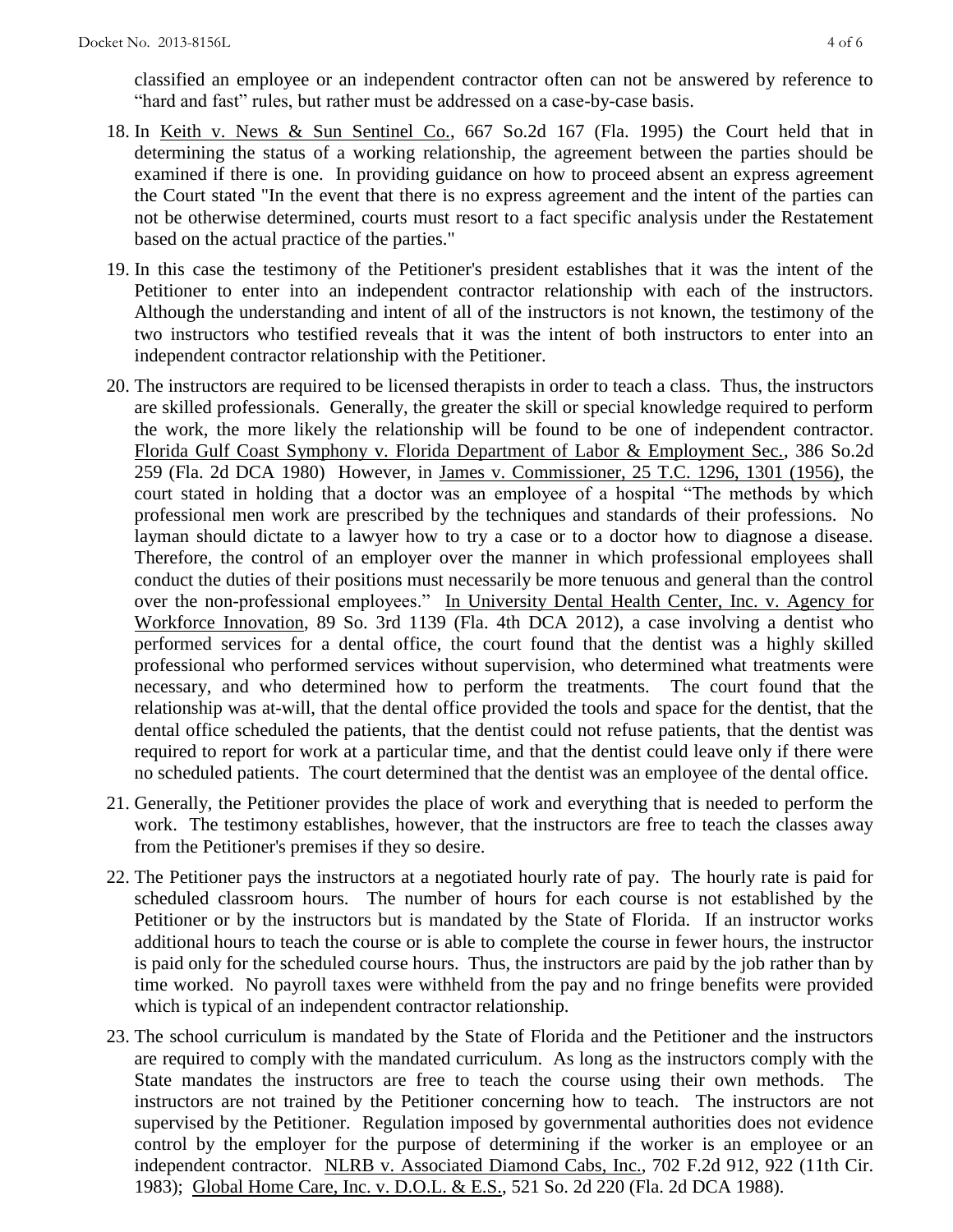- 24. Whether a worker is an employee or an independent contractor is determined by measuring the control exercised by the employer over the worker. If the control exercised extends to the manner in which a task is to be performed, then the worker is an employee rather than an independent contractor. In Cawthon v. Phillips Petroleum Co., 124 So 2d 517 (Fla. 2d DCA 1960) the court explained: Where the employee is merely subject to the control or direction of the employer as to the result to be procured, he is an independent contractor; if the employee is subject to the control of the employer as to the means to be used, then he is not an independent contractor.
- 25. It is concluded that the services performed for the Petitioner by the instructors during 2009 do not constitute insured employment.
- 26. The Petitioner timely submitted *Proposed Findings of Fact and Conclusions of Law.* The proposed findings which are supported by relevant, material, and competent evidence are incorporated herein. In its proposed conclusions the Petitioner relied upon Section 440.02, Florida Statutes, to conclude that the instructors performed services as independent contractors for the purpose of determining if the Petitioner was required to pay unemployment compensation tax on the earnings of the instructors. The Petitioner's reliance on Chapter 440 is misplaced. Chapter 440 is the Florida Workers' Compensation Law and is not controlling concerning the issue in this case.
- 27. The Petitioner also submitted *Initial Brief of Petitioner* with attached documents marked as exhibits "A" through "D." Rule 73B-10.035(10)(a), Florida Administrative Code, provides that the parties will have 15 days from the date of the hearing to submit written proposed findings of fact and conclusions of law with supporting reasons. However, no additional evidence will be accepted after the hearing has been closed. Thus, the additional evidence presented by the Petitioner is rejected and has not been considered in this recommended order.

**Recommendation:** It is recommended that the determination dated November 26, 2012, be REVERSED. Respectfully submitted on August 26, 2013.



R. O. SMITH, Special Deputy Office of Appeals

A party aggrieved by the *Recommended Order* may file written exceptions to the Director at the address shown above within fifteen days of the mailing date of the *Recommended Order*. Any opposing party may file counter exceptions within ten days of the mailing of the original exceptions. A brief in opposition to counter exceptions may be filed within ten days of the mailing of the counter exceptions. Any party initiating such correspondence must send a copy of the correspondence to each party of record and indicate that copies were sent.

Una parte que se vea perjudicada por la *Orden Recomendada* puede registrar excepciones por escrito al Director Designado en la dirección que aparece arriba dentro de quince días a partir de la fecha del envío por correo de la *Orden Recomendada*. Cualquier contraparte puede registrar contra-excepciones dentro de los diez días a partir de la fecha de envió por correo de las excepciones originales. Un sumario en oposición a contra-excepciones puede ser registrado dentro de los diez días a partir de la fecha de envío por correo de las contra-excepciones. Cualquier parte que dé inicio a tal correspondencia debe enviarle una copia de tal correspondencia a cada parte contenida en el registro y señalar que copias fueron remitidas.